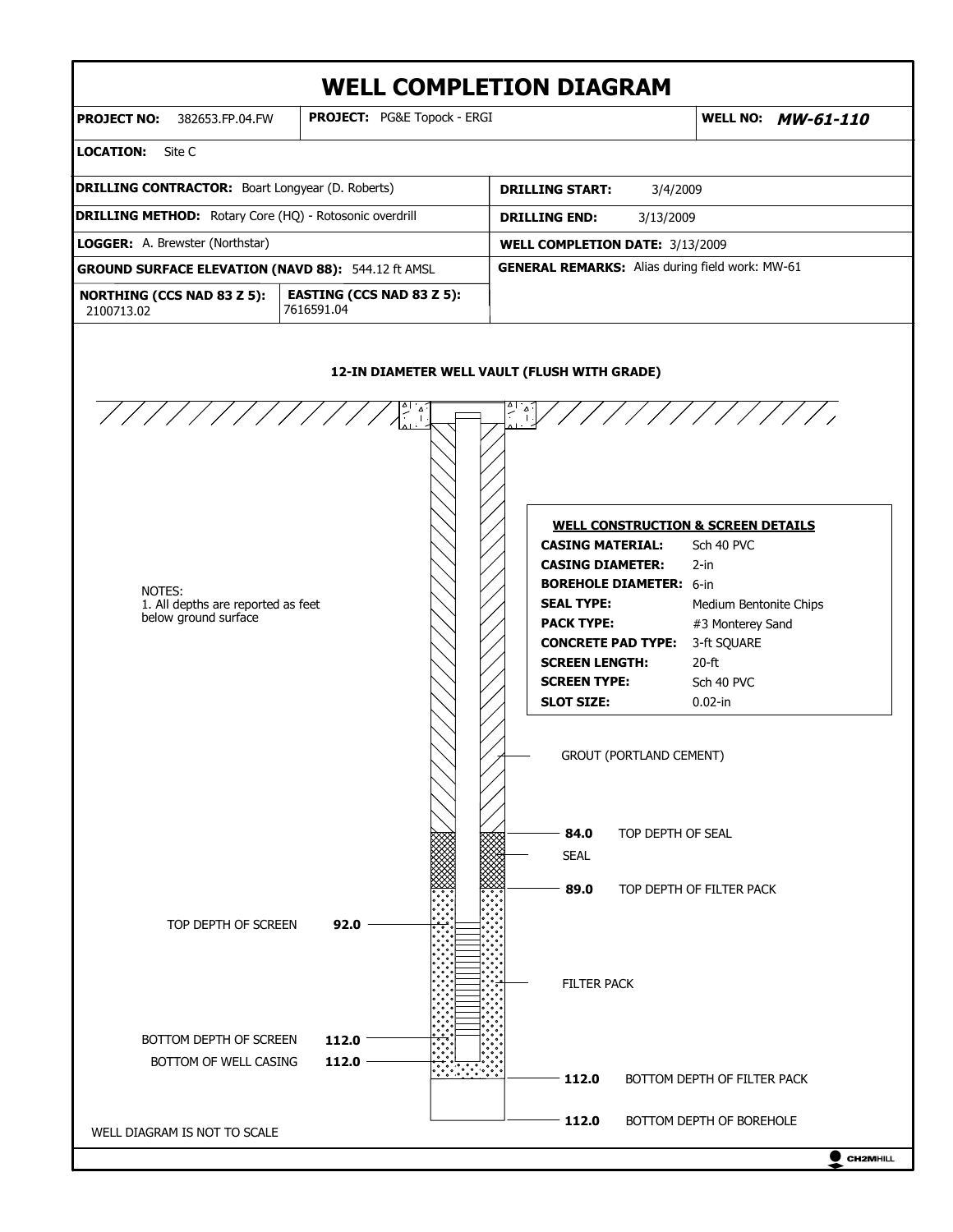

**BORING NUMBER:**

**SHEET 1 OF 7**

## **SOIL BORING LOG**

#### PROJECT : PG&E Topock - ERGI

ELEVATION : 544.1 ft

#### LOCATION : Site C (2100713.0 N, 7616591.0 E)

## DRILLING CONTRACTOR : Boart Longyear (D. Roberts)

DRILLING EQUIPMENT AND METHOD : Track-mounted Rig, Rotosonic drill head and tools

| WATER LEVELS: Approx. 87 ft BGS |                                 |                                |  |                                   | START: 3/4/2009                                                                                                                                                                                                                                               | END: 3/12/2009 | LOGGER: A. Brewster (Northstar)                                                                                                                                                                                                                                                                                                                                                                                 |
|---------------------------------|---------------------------------|--------------------------------|--|-----------------------------------|---------------------------------------------------------------------------------------------------------------------------------------------------------------------------------------------------------------------------------------------------------------|----------------|-----------------------------------------------------------------------------------------------------------------------------------------------------------------------------------------------------------------------------------------------------------------------------------------------------------------------------------------------------------------------------------------------------------------|
|                                 | DEPTH BELOW EXISTING GRADE (ft) |                                |  |                                   | SOIL DESCRIPTION                                                                                                                                                                                                                                              |                | <b>COMMENTS</b>                                                                                                                                                                                                                                                                                                                                                                                                 |
|                                 | INTERVAL (ft)                   | RECOVERY (in)<br>LAB<br>SAMPLE |  | USCS<br>CODE/<br><b>LITHOLOGY</b> | SOIL NAME, USCS GROUP SYMBOL, COLOR,<br>MOISTURE CONTENT, RELATIVE DENSITY OR<br>CONSISTENCY, SOIL STRUCTURE, MINERALOGY                                                                                                                                      | SYMBOLIC LOG   | DEPTH OF CASING, DRILLING RATE,<br>DRILLING FLUID LOSS, TESTS, AND<br><b>INSTRUMENTATION</b>                                                                                                                                                                                                                                                                                                                    |
| 5<br>10                         |                                 | COMPLETE-                      |  | <b>SM</b>                         | <b>Silty Sand With Gravel (SM)</b><br>0.0-14.0' - dark brown, (7.5YR 3/3), dry, loose, 30%<br>gravel, 50% sand, 20% fines, sand is angular to<br>subangular, poorly graded, no dominant mineralogy,<br>matrix supported, max clast size = 40 mm               |                | Boring initially drilled to 68.0' bgs using<br>Rotosonic tools up to 6-in in diameter. 6-in<br>Rotosonic casing then used as a temporary<br>conductor casing to facilitate the rotary core<br>drilling. Boring drilled from 68.0' bgs to a total<br>depth of 112.4' bgs using diamond bit rotary<br>core tools (HQ-size, 3.8-in diameter) and then<br>overdrilled to total depth using 6-in Rotosonic<br>tools. |
| 15<br>20                        |                                 |                                |  | SP-SM                             | Poorly Graded Sand With Silt And Gravel (SP-SM)<br>14.0-63.0' - dark brown, (7.5YR 3/3), dry, loose, 20%<br>gravel, 70% sand, 10% fines, sand is angular to<br>subangular, poorly graded, no dominant mineralogy,<br>matrix supported, max clast size = 50 mm |                |                                                                                                                                                                                                                                                                                                                                                                                                                 |
|                                 |                                 |                                |  |                                   |                                                                                                                                                                                                                                                               |                |                                                                                                                                                                                                                                                                                                                                                                                                                 |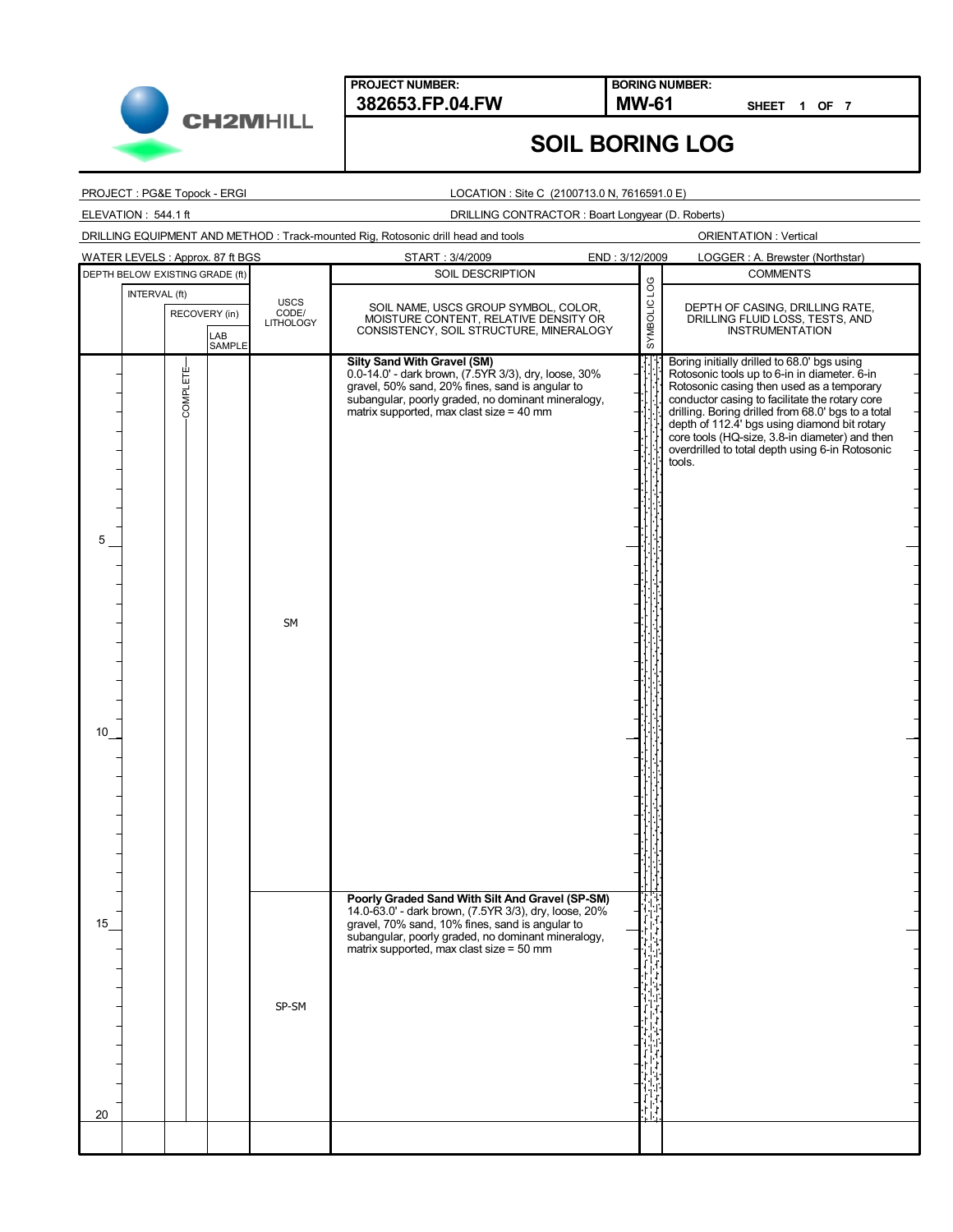

**BORING NUMBER:**

**SHEET 2 OF 7**

# **SOIL BORING LOG**

#### PROJECT : PG&E Topock - ERGI

ELEVATION : 544.1 ft

#### LOCATION : Site C (2100713.0 N, 7616591.0 E)

### DRILLING CONTRACTOR : Boart Longyear (D. Roberts)

DRILLING EQUIPMENT AND METHOD : Track-mounted Rig, Rotosonic drill head and tools

| WATER LEVELS : Approx. 87 ft BGS                |                            | START: 3/4/2009                                                                                                                                                                                                                            | END: 3/12/2009 | LOGGER : A. Brewster (Northstar)                                                      |
|-------------------------------------------------|----------------------------|--------------------------------------------------------------------------------------------------------------------------------------------------------------------------------------------------------------------------------------------|----------------|---------------------------------------------------------------------------------------|
| DEPTH BELOW EXISTING GRADE (ft)                 |                            | SOIL DESCRIPTION                                                                                                                                                                                                                           | SYMBOLIC LOG   | <b>COMMENTS</b>                                                                       |
| INTERVAL (ft)<br>RECOVERY (in)<br>LAB<br>SAMPLE | USCS<br>CODE/<br>LITHOLOGY | SOIL NAME, USCS GROUP SYMBOL, COLOR,<br>MOISTURE CONTENT, RELATIVE DENSITY OR<br>CONSISTENCY, SOIL STRUCTURE, MINERALOGY                                                                                                                   |                | DEPTH OF CASING, DRILLING RATE,<br>DRILLING FLUID LOSS, TESTS, AND<br>INSTRUMENTATION |
| COMPLETE-<br>25                                 |                            | Poorly Graded Sand With Silt And Gravel (SP-SM)<br>14.0-63.0' - dark brown, (7.5YR 3/3), dry, loose, 20%<br>gravel, 70% sand, 10% fines, sand is angular to<br>subangular, poorly graded, no dominant mineralogy,<br>matrix supported, max |                |                                                                                       |
| 30                                              | SP-SM                      |                                                                                                                                                                                                                                            |                |                                                                                       |
| 35<br>40                                        |                            |                                                                                                                                                                                                                                            |                |                                                                                       |
|                                                 |                            |                                                                                                                                                                                                                                            |                |                                                                                       |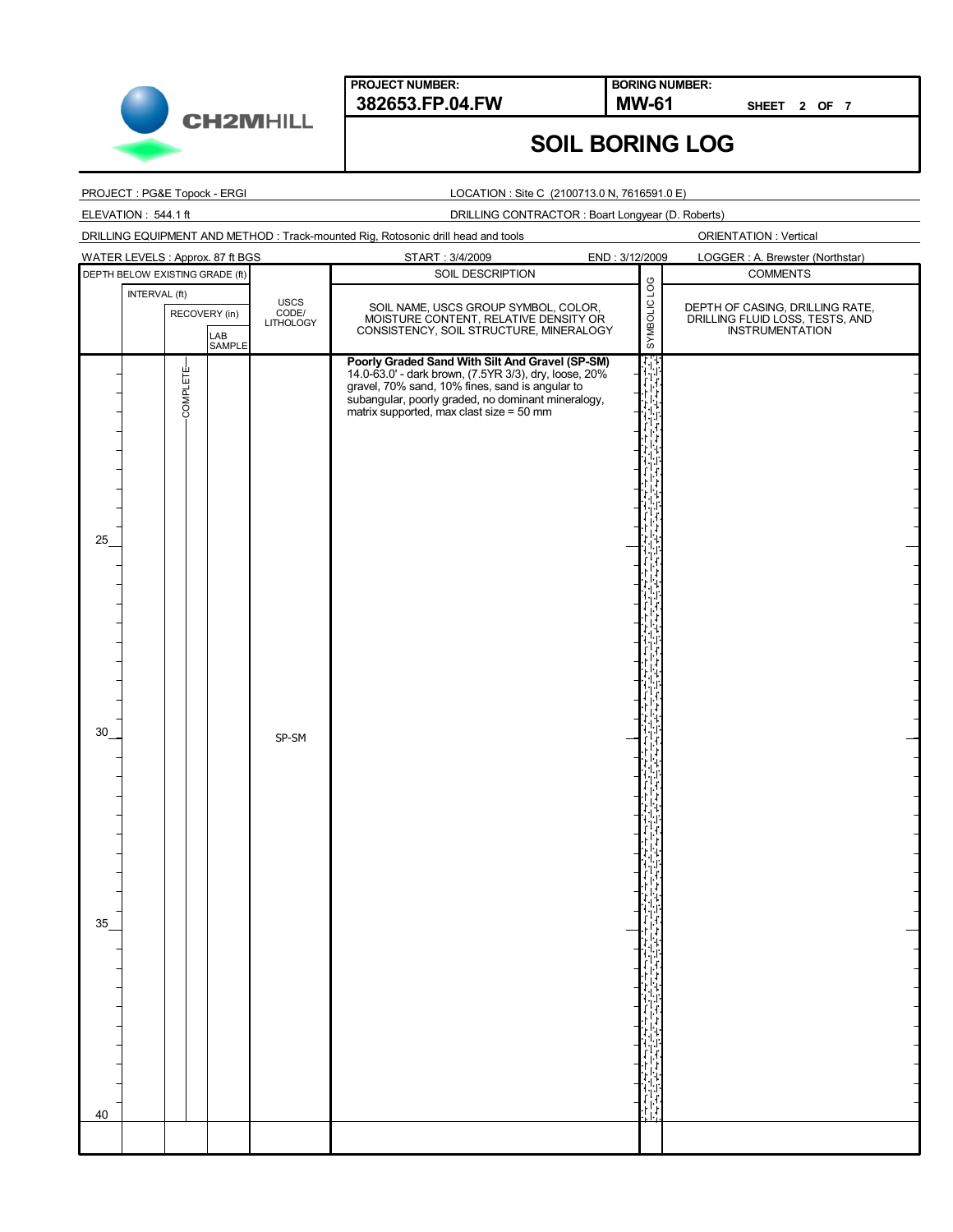

**BORING NUMBER:**

**SHEET 3 OF 7**

# **SOIL BORING LOG**

### PROJECT : PG&E Topock - ERGI

ELEVATION : 544.1 ft

#### LOCATION : Site C (2100713.0 N, 7616591.0 E)

### DRILLING CONTRACTOR : Boart Longyear (D. Roberts)

| DRILLING EQUIPMENT AND METHOD: Track-mounted Rig, Rotosonic drill head and tools |  |
|----------------------------------------------------------------------------------|--|
|                                                                                  |  |

| WATER LEVELS : Approx. 87 ft BGS             |                            | START: 3/4/2009                                                                                                                                                                                                                            | END: 3/12/2009 | LOGGER : A. Brewster (Northstar)                                                      |
|----------------------------------------------|----------------------------|--------------------------------------------------------------------------------------------------------------------------------------------------------------------------------------------------------------------------------------------|----------------|---------------------------------------------------------------------------------------|
| DEPTH BELOW EXISTING GRADE (ft)              |                            | SOIL DESCRIPTION                                                                                                                                                                                                                           |                | <b>COMMENTS</b>                                                                       |
| INTERVAL (ft)<br>RECOVERY (in)               | USCS<br>CODE/<br>LITHOLOGY | SOIL NAME, USCS GROUP SYMBOL, COLOR,<br>MOISTURE CONTENT, RELATIVE DENSITY OR<br>CONSISTENCY, SOIL STRUCTURE, MINERALOGY                                                                                                                   | SYMBOLIC LOG   | DEPTH OF CASING, DRILLING RATE,<br>DRILLING FLUID LOSS, TESTS, AND<br>INSTRUMENTATION |
| LAB<br>SAMPLE<br>COMPLETE-<br>45<br>50<br>55 | SP-SM                      | Poorly Graded Sand With Silt And Gravel (SP-SM)<br>14.0-63.0' - dark brown, (7.5YR 3/3), dry, loose, 20%<br>gravel, 70% sand, 10% fines, sand is angular to<br>subangular, poorly graded, no dominant mineralogy,<br>matrix supported, max |                |                                                                                       |
| 60                                           |                            |                                                                                                                                                                                                                                            |                |                                                                                       |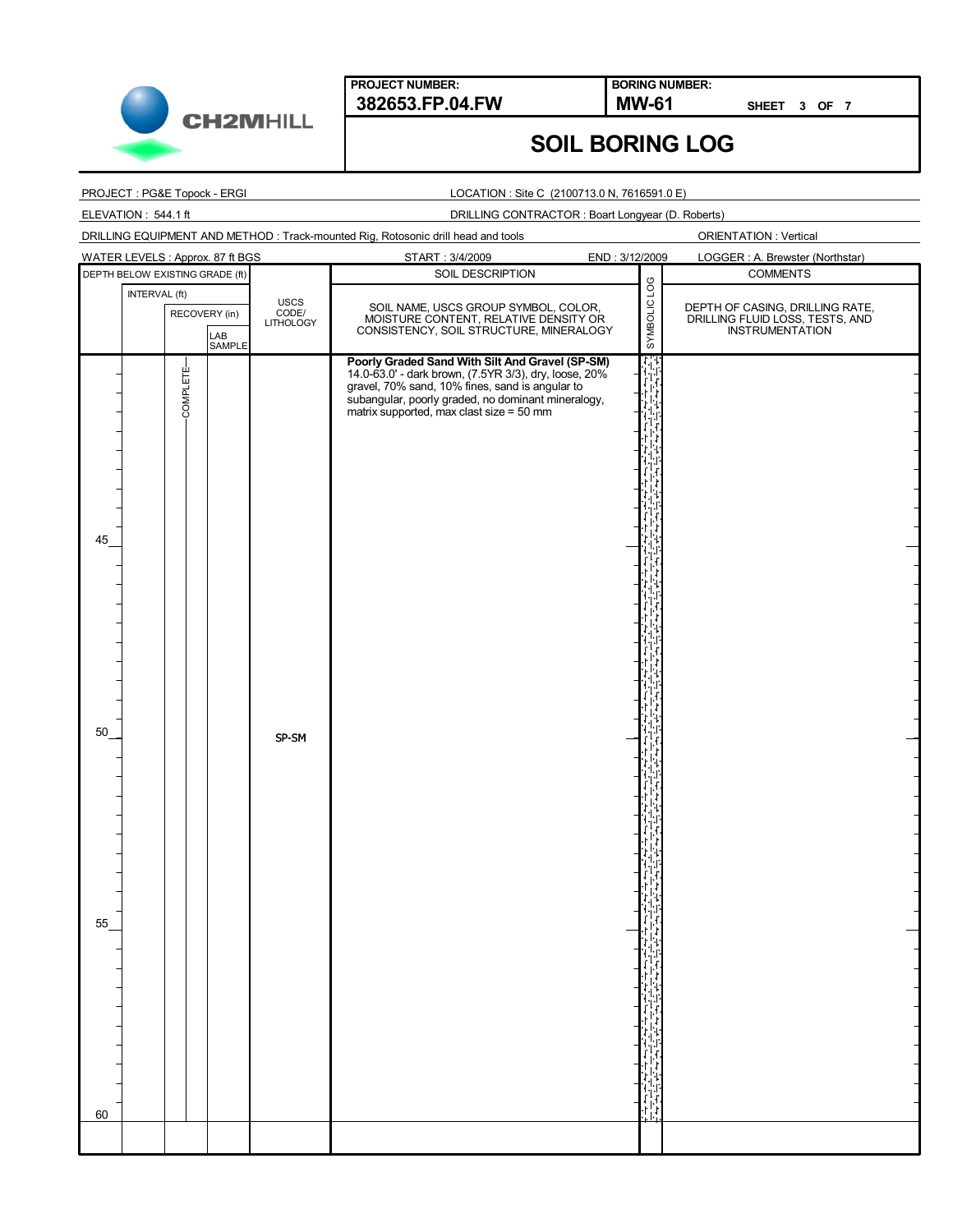

**BORING NUMBER:**

**SHEET 4 OF 7**

# **SOIL BORING LOG**

#### PROJECT : PG&E Topock - ERGI

ELEVATION : 544.1 ft

#### LOCATION : Site C (2100713.0 N, 7616591.0 E)

### DRILLING CONTRACTOR : Boart Longyear (D. Roberts)

DRILLING EQUIPMENT AND METHOD : Track-mounted Rig, Rotosonic drill head and tools

| WATER LEVELS : Approx. 87 ft BGS |                                 |                                                 |  |                            | START: 3/4/2009                                                                                                                                                                                                                                               | END: 3/12/2009 | LOGGER : A. Brewster (Northstar)                                                             |
|----------------------------------|---------------------------------|-------------------------------------------------|--|----------------------------|---------------------------------------------------------------------------------------------------------------------------------------------------------------------------------------------------------------------------------------------------------------|----------------|----------------------------------------------------------------------------------------------|
|                                  | DEPTH BELOW EXISTING GRADE (ft) |                                                 |  |                            | SOIL DESCRIPTION                                                                                                                                                                                                                                              |                | <b>COMMENTS</b>                                                                              |
|                                  |                                 | INTERVAL (ft)<br>RECOVERY (in)<br>LAB<br>SAMPLE |  | USCS<br>CODE/<br>LITHOLOGY | SOIL NAME, USCS GROUP SYMBOL, COLOR,<br>MOISTURE CONTENT, RELATIVE DENSITY OR<br>CONSISTENCY, SOIL STRUCTURE, MINERALOGY                                                                                                                                      | SYMBOLIC LOG   | DEPTH OF CASING, DRILLING RATE,<br>DRILLING FLUID LOSS, TESTS, AND<br><b>INSTRUMENTATION</b> |
|                                  |                                 | COMPLETE-                                       |  | SP-SM                      | Poorly Graded Sand With Silt And Gravel (SP-SM)<br>14.0-63.0' - dark brown, (7.5YR 3/3), dry, loose, 20%<br>gravel, 70% sand, 10% fines, sand is angular to<br>subangular, poorly graded, no dominant mineralogy,<br>matrix supported, max clast size = 50 mm |                |                                                                                              |
| 65                               |                                 |                                                 |  | pTbr                       | Metadiorite (pTbr)<br>63.0-112.4' - bedrock is consolidated. Drilling method<br>pulverizes most of the core.                                                                                                                                                  |                |                                                                                              |
|                                  | 68.0                            |                                                 |  |                            | Begin rock coring from 68.0 ft bgs<br>See the next page for the rock core log.                                                                                                                                                                                |                | Total depth of initial Rotosonic boring is 68.0 ft<br>bgs. Begin rotary core drilling.       |
| 70                               |                                 |                                                 |  |                            |                                                                                                                                                                                                                                                               |                |                                                                                              |
| 75                               |                                 |                                                 |  |                            |                                                                                                                                                                                                                                                               |                |                                                                                              |
|                                  |                                 |                                                 |  |                            |                                                                                                                                                                                                                                                               |                |                                                                                              |
| 80                               |                                 |                                                 |  |                            |                                                                                                                                                                                                                                                               |                |                                                                                              |
|                                  |                                 |                                                 |  |                            |                                                                                                                                                                                                                                                               |                |                                                                                              |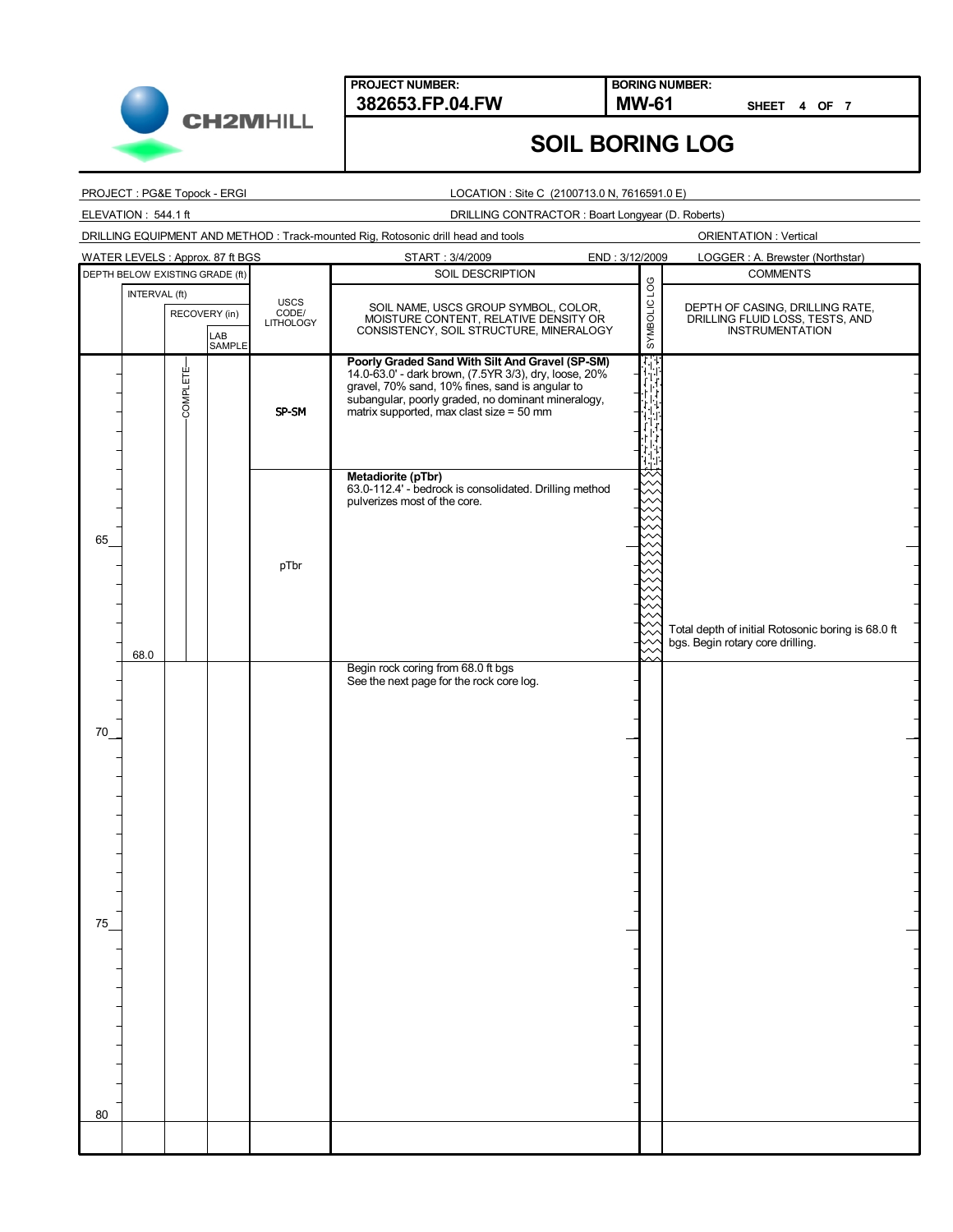**PROJECT NUMBER:**

**382653.FP.04.FW MW-61 BORING NUMBER:**

**SHEET 5 OF 7**

## **ROCK CORE LOG**

PROJECT : PG&E Topock - ERGI

**CH2MHILL** 

#### LOCATION : Site C (2100713.0 N, 7616591.0 E)

## ELEVATION : 544.1 ft DRILLING CONTRACTOR : Boart Longyear (D. Roberts)

CORING EQUIPMENT AND METHOD : Track-mounted Rig, LF-70 Drill Head and HQ-sized tools (diamond bit)

|                                                 | WATER LEVELS: Approx. 87 ft BTOC            |                                 |                           | START: 3/4/2009                                                                                                                                                                                                                                                                                                     |                        | END: 3/12/2009                                                                                                                                                                                                                                  | LOGGER: A. Brewster (Northstar)                                                                                                                                                                                                                                                                                                                                                                                                     |
|-------------------------------------------------|---------------------------------------------|---------------------------------|---------------------------|---------------------------------------------------------------------------------------------------------------------------------------------------------------------------------------------------------------------------------------------------------------------------------------------------------------------|------------------------|-------------------------------------------------------------------------------------------------------------------------------------------------------------------------------------------------------------------------------------------------|-------------------------------------------------------------------------------------------------------------------------------------------------------------------------------------------------------------------------------------------------------------------------------------------------------------------------------------------------------------------------------------------------------------------------------------|
|                                                 |                                             |                                 |                           | <b>DISCONTINUITIES</b>                                                                                                                                                                                                                                                                                              |                        | <b>LITHOLOGY</b>                                                                                                                                                                                                                                | <b>COMMENTS</b>                                                                                                                                                                                                                                                                                                                                                                                                                     |
| DEPTH AND<br>ELEVATION<br>BELOW<br>SURFACE (ft) | CORE RUN,<br>LENGTH, AND<br>RECOVERY (%)    | $D$ (%)<br>$\circ$<br>$\propto$ | FRACTURES<br>PER FOOT     | <b>DESCRIPTION</b><br>DEPTH, TYPE, ORIENTATION, ROUGHNESS,<br>PLANARITY, INFILLING MATERIAL AND<br>THICKNESS, SURFACE STAINING, AND TIGHTNESS                                                                                                                                                                       | <b>DOT</b><br>SYMBOLIC | ROCK TYPE, COLOR,<br>MINERALOGY, TEXTURE,<br>HARDNESS, WEATHERING,<br>AND ROCK MASS<br><b>CHARACTERISTICS</b>                                                                                                                                   | SIZE AND DEPTH OF CASING,<br>FLUID LOSS, CORING RATE AND<br>SMOOTHNESS, CAVING ROD<br>DROPS, TEST RESULTS, ETC.                                                                                                                                                                                                                                                                                                                     |
| 70                                              | 68.0<br>R <sub>1</sub><br>7 ft<br>100%      | 53                              | 0<br>>10<br>>10<br>0<br>1 | 69.3-69.6' and 70.4-70.6' - Fracture zone.<br>rough, undulating, < 1 mm calcite infilling,<br>reddish staining, tight, no dominant orientation<br>(two at 60 deg)<br>72.5' - Joint, 30 deg, rough, undulating, $<$ 5<br>mm calcite infilling, some reddish staining,                                                |                        | Metadiorite (pTbr)<br>63.0-112.4' - dusky yellowish green,<br>(10GY 3/2), intermediate (dioritic)<br>mineralogy, fine grained, hard to very<br>hard, unweathered, massive to<br>foliated, pale greenish yellow (10YR<br>8/2) banding throughout | General Note: The<br>metadiorite bedrock exhibits<br>many small healed fractures<br>(1-3 mm) of somewhat<br>random orientation. These<br>healed fractures create<br>weaknesses in the rock. It<br>can be difficult to determine<br>if the metadiorite is jointed<br>in-situ, or if the<br>discontinuities are caused<br>by the drilling method.<br>Intervals with fracture per<br>foot counts >10 are likely<br>caused by drilling. |
| 75                                              | 75.0                                        |                                 | >10<br>1<br>1             | tight<br>73.6-74.0' - Fracture zone, rough, undulating,<br>< 1 mm calcite infilling, no staining, moderately<br>tight, no dominant orientation<br>74.4, 75.3' - Joint, 60 deg, rough, undulating, <<br>3 mm calcite infilling, reddish staining, tight                                                              |                        |                                                                                                                                                                                                                                                 | $R1 = 17.0$ min                                                                                                                                                                                                                                                                                                                                                                                                                     |
|                                                 |                                             |                                 | 0<br>1                    | 77.9, 78.4, 79.5, 80.9' - Joint, 60 deg, rough,                                                                                                                                                                                                                                                                     |                        | 76.0' - yellow-orange staining                                                                                                                                                                                                                  |                                                                                                                                                                                                                                                                                                                                                                                                                                     |
| 80                                              | R <sub>2</sub><br>9.3 <sub>ft</sub><br>100% | 86                              | 1<br>1                    | undulating, $<$ 3 mm calcite infilling, some<br>reddish staining, tight                                                                                                                                                                                                                                             |                        |                                                                                                                                                                                                                                                 |                                                                                                                                                                                                                                                                                                                                                                                                                                     |
|                                                 |                                             |                                 | >10<br>1<br>$-10$         | 81.8-82.0' - Fracture zone, rough, undulating,<br>no staining, infill by calcite (primary) and dark<br>greyish black material (< 3 mm), moderately<br>tight, no dominant orientation<br>82.5' - Joint, 80 deg, rough, undulating, calcite<br>$($ < 1 mm) and dark greyish black material $($ $<$ 2                  |                        | 81.0-94.5' - dusky yellow green, (5GY<br>5/2)                                                                                                                                                                                                   | $R2 = 33.0$ min                                                                                                                                                                                                                                                                                                                                                                                                                     |
| 85                                              | 84.3<br>R <sub>3</sub>                      |                                 | >10<br>1<br>2             | mm), no staining, moderately tight<br>$83.5 - 84.6$ ' - Fracture zone, < 1 mm calcite<br>infilling, no staining, tight, no dominant<br>orientation<br>85.5, 86.4, 86.5, 87.4' - Joint, rough,<br>undulating, < 5 mm calcite infilling, prominent<br>reddish staining, 45, 80, 80, and 10 deg<br>respectively, tight |                        |                                                                                                                                                                                                                                                 |                                                                                                                                                                                                                                                                                                                                                                                                                                     |
|                                                 | 6 ft<br>100%                                | 57                              | 1                         |                                                                                                                                                                                                                                                                                                                     |                        | 87.0' - yellow-orange staining                                                                                                                                                                                                                  |                                                                                                                                                                                                                                                                                                                                                                                                                                     |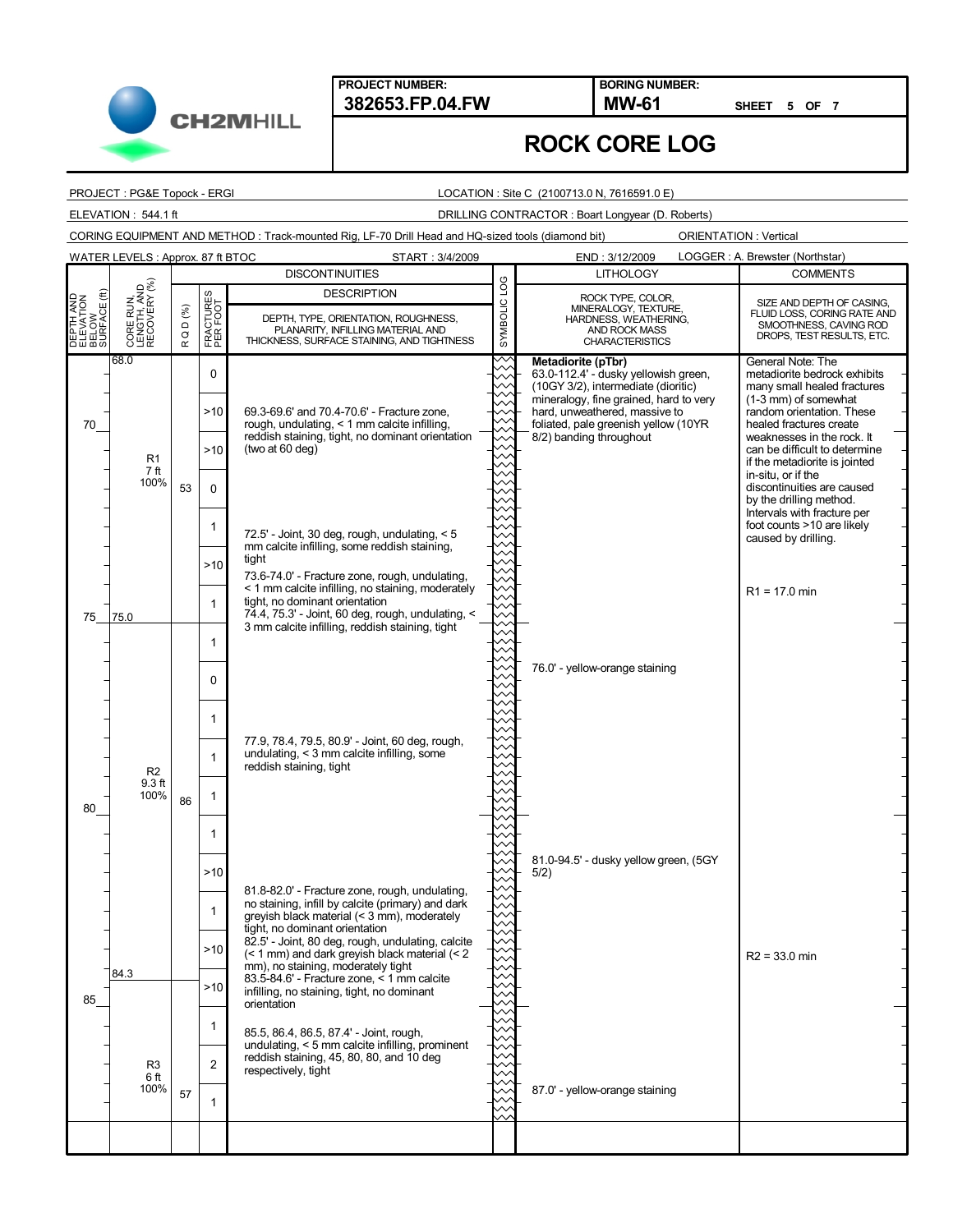**PROJECT NUMBER:**

**382653.FP.04.FW MW-61 BORING NUMBER:**

**SHEET 6 OF 7**

|  | <b>ROCK CORE LOG</b> |  |
|--|----------------------|--|
|--|----------------------|--|

PROJECT : PG&E Topock - ERGI

#### LOCATION : Site C (2100713.0 N, 7616591.0 E)

## ELEVATION : 544.1 ft DRILLING CONTRACTOR : Boart Longyear (D. Roberts)

CORING EQUIPMENT AND METHOD : Track-mounted Rig, LF-70 Drill Head and HQ-sized tools (diamond bit)

|                                                 | WATER LEVELS: Approx. 87 ft BTOC         |                                |                       | START: 3/4/2009                                                                                                                                       |                        | END: 3/12/2009                                                                                                                             | LOGGER: A. Brewster (Northstar)                                                                                 |
|-------------------------------------------------|------------------------------------------|--------------------------------|-----------------------|-------------------------------------------------------------------------------------------------------------------------------------------------------|------------------------|--------------------------------------------------------------------------------------------------------------------------------------------|-----------------------------------------------------------------------------------------------------------------|
|                                                 |                                          |                                |                       | <b>DISCONTINUITIES</b>                                                                                                                                |                        | <b>LITHOLOGY</b>                                                                                                                           | <b>COMMENTS</b>                                                                                                 |
| DEPTH AND<br>ELEVATION<br>BELOW<br>SURFACE (ft) | CORE RUN,<br>LENGTH, AND<br>RECOVERY (%) | Q D $(^{96}_{6})$<br>$\propto$ | FRACTURES<br>PER FOOT | <b>DESCRIPTION</b><br>DEPTH, TYPE, ORIENTATION, ROUGHNESS,<br>PLANARITY, INFILLING MATERIAL AND<br>THICKNESS, SURFACE STAINING, AND TIGHTNESS         | <b>DO1</b><br>SYMBOLIC | ROCK TYPE, COLOR,<br>MINERALOGY, TEXTURE,<br>HARDNESS, WEATHERING,<br>AND ROCK MASS<br><b>CHARACTERISTICS</b>                              | SIZE AND DEPTH OF CASING,<br>FLUID LOSS, CORING RATE AND<br>SMOOTHNESS, CAVING ROD<br>DROPS, TEST RESULTS, ETC. |
|                                                 |                                          |                                | 0                     |                                                                                                                                                       | ╳                      | Metadiorite (pTbr)<br>63.0-112.4' - dusky yellow green,<br>(5GY 5/2), intermediate (dioritic)                                              |                                                                                                                 |
| 90                                              | 90.3                                     |                                | 0                     |                                                                                                                                                       |                        | mineralogy, fine grained, hard to very<br>hard, unweathered, massive to<br>foliated, pale greenish yellow (10YR<br>8/2) banding throughout |                                                                                                                 |
|                                                 |                                          |                                | 1                     | 90.9' - Joint, 20 deg, rough, undulating, < 1                                                                                                         |                        | 89.0-94.5' - medium grained                                                                                                                | $R3 = 12.5$ min                                                                                                 |
|                                                 | R4<br>$4.2$ ft<br>100%                   |                                | 1                     | mm calcite infilling, prominent reddish staining,<br>tight<br>91.9' - Joint, 80 deg, rough, undulating, calcite                                       |                        |                                                                                                                                            |                                                                                                                 |
|                                                 |                                          | 71                             | >10                   | (< 3 mm) and dark greyish black material (< 1<br>mm), no staining, tight<br>92.2-93.4' - Fracture zone, rough, undulating,                            |                        |                                                                                                                                            |                                                                                                                 |
|                                                 |                                          |                                | >10                   | primary calcite infill, secondary reddish<br>staining, tertiary dark greyish-black infill, tight,<br>no dominant orientation                          |                        |                                                                                                                                            |                                                                                                                 |
| 95                                              | 94.5                                     |                                | $\overline{c}$        | 94.2, 94.5, 95.6, 96.4' - Joint, rough,<br>undulating, < 1 mm calcite infilling, reddish<br>staining, 60, 30, 60, and 30 deg (respectively),<br>tight |                        | 94.5-109.2' - dusky yellowish green,<br>$(10GY 3/2)$ , fine grained                                                                        | $R4 = 11.8$ min                                                                                                 |
|                                                 |                                          |                                | 1                     |                                                                                                                                                       |                        |                                                                                                                                            |                                                                                                                 |
|                                                 |                                          |                                | 1<br>>10              | 97.0-97.7' - Fracture zone, no staining, < 1 mm<br>dark greyish-black infill, tight, no dominant                                                      |                        |                                                                                                                                            |                                                                                                                 |
|                                                 |                                          |                                | $\Omega$              | orientation                                                                                                                                           |                        |                                                                                                                                            |                                                                                                                 |
|                                                 | R <sub>5</sub><br>10 ft<br>100%          | 90                             | $\mathbf{1}$          | 99.4, 101.2, 101.8, 102.5, 103.3' - Joint,                                                                                                            |                        |                                                                                                                                            |                                                                                                                 |
| 100                                             |                                          |                                | 0                     | rough, undulating, < 1 mm calcite infilling,<br>some reddish staining, 40, 40, 10, 40, and 60<br>deg (respectively), tight                            |                        |                                                                                                                                            |                                                                                                                 |
|                                                 |                                          |                                | 2                     |                                                                                                                                                       |                        |                                                                                                                                            |                                                                                                                 |
|                                                 |                                          |                                | 1                     |                                                                                                                                                       |                        |                                                                                                                                            |                                                                                                                 |
|                                                 |                                          |                                |                       |                                                                                                                                                       |                        |                                                                                                                                            |                                                                                                                 |
| 105                                             | 104.5                                    |                                | $\Omega$              |                                                                                                                                                       |                        |                                                                                                                                            | $R5 = 30.0$ min                                                                                                 |
|                                                 | R <sub>6</sub>                           |                                | $\mathbf{1}$          | 105.4, 106.2, 106.7' - Joint, 10 deg, rough,<br>undulating, < 5 mm calcite infilling, some                                                            |                        |                                                                                                                                            |                                                                                                                 |
|                                                 | 4.7 ft<br>100%                           | 94                             | $\overline{2}$        | reddish staining, tight                                                                                                                               |                        |                                                                                                                                            |                                                                                                                 |
|                                                 |                                          |                                | $\Omega$              |                                                                                                                                                       |                        |                                                                                                                                            |                                                                                                                 |
|                                                 |                                          |                                |                       |                                                                                                                                                       |                        |                                                                                                                                            |                                                                                                                 |